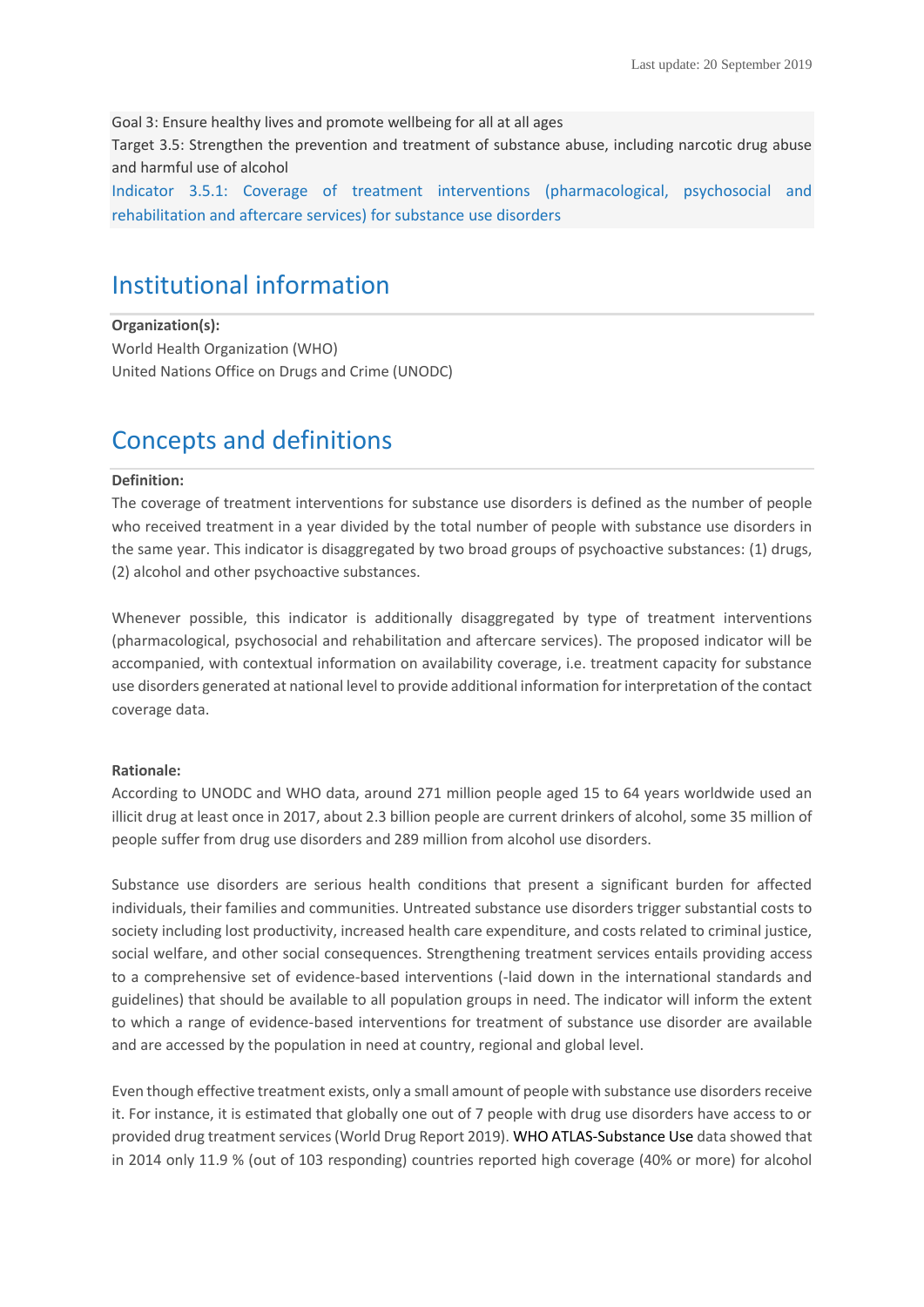dependence. SDG indicator 3.5.1 is crucial for measurement the progress towards strengthening the treatment of substance abuse worldwide as formulated in the Target 3.5.

### **Concepts:**

The central concept of "substance abuse" in the SDG health target 3.5 implies the use of psychoactive substances that, when taken in or administered into one's system, affect mental processes, e.g. perception, consciousness, cognition or affect. The concept of "substance use disorders" includes both "drugs use disorders" and "alcohol use disorders" according to th[e International Classification of Diseases \(ICD-10](https://icd.who.int/browse10/2016/en) and [ICD-11\).](https://icd.who.int/browse10/2016/en)

The term "drugs" refers to controlled psychoactive substances as scheduled by the three [Drug Control](https://www.unodc.org/unodc/en/commissions/CND/conventions.html)  [Conventions \(1961, 1971 and 1988\),](https://www.unodc.org/unodc/en/commissions/CND/conventions.html) substances controlled under national legislation and new psychoactive substances (NPS) that are not controlled under the Conventions, but may pose a public health threat. "Alcohol" refers to ethanol - a psychoactive substance with dependence producing properties that is consumed in ethanol-based or alcoholic beverages.

People with substance use disorders are those with harmful substance use and/or affected by substance dependence. Harmful substance use is defined in the ICD-11 as a pattern of use of substances that has caused damage to a person's physical or mental health or has resulted in behaviour leading to harm to the health of others. According to ICD-11, dependence arises from repeated or continuous use of psychoactive substances. The characteristic feature is a strong internal drive to use psychoactive substance, which is manifested by impaired ability to control use, increasing priority given to use over other activities and persistence of use despite harm or negative consequences.

Treatment of substance use disorder -any structured intervention that is aimed specifically to a) reduce substance use and cravings for substance use; b) improve health, well-being and social functioning of the affected individual, and c) prevent future harms by decreasing the risk of complications and relapse. These may include pharmacological treatment, psychosocial interventions and rehabilitation and aftercare. All evidence-based used for treatment of substance use disorders are well defined in WHO and UNODC related documents.

Pharmacological treatment refers to interventions that include detoxification, opioid agonist maintenance therapy (OAMT) and antagonist maintenance (WHO, UNODC International Standards for the treatment of drug use disorders, 2016).

Psychosocial interventions refer to programs that address motivational, behavioral, psychological, social, and environmental factors related to substance use and have been shown to reduce drug use, promote abstinence and prevent relapse. For different drug use disorders, the evidence from clinical trials supports the effectiveness of treatment planning, screening, counselling, peer support groups, cognitive behavioral therapy (CBT), motivational interviewing (MI), community reinforcement approach (CRA), motivational enhancement therapy (MET), family therapy (FT) modalities, contingency management (CM), counselling, insight-oriented treatments, housing and employment support among others. (UNODC WHO International Standards for the Treatment of Drug Use Disorders, 2016).

Rehabilitation and aftercare (Recovery Management and Social Support) refers to interventions that are based on scientific evidence and focused on the process of rehabilitation, recovery and social reintegration dedicated to treat drug use disorders.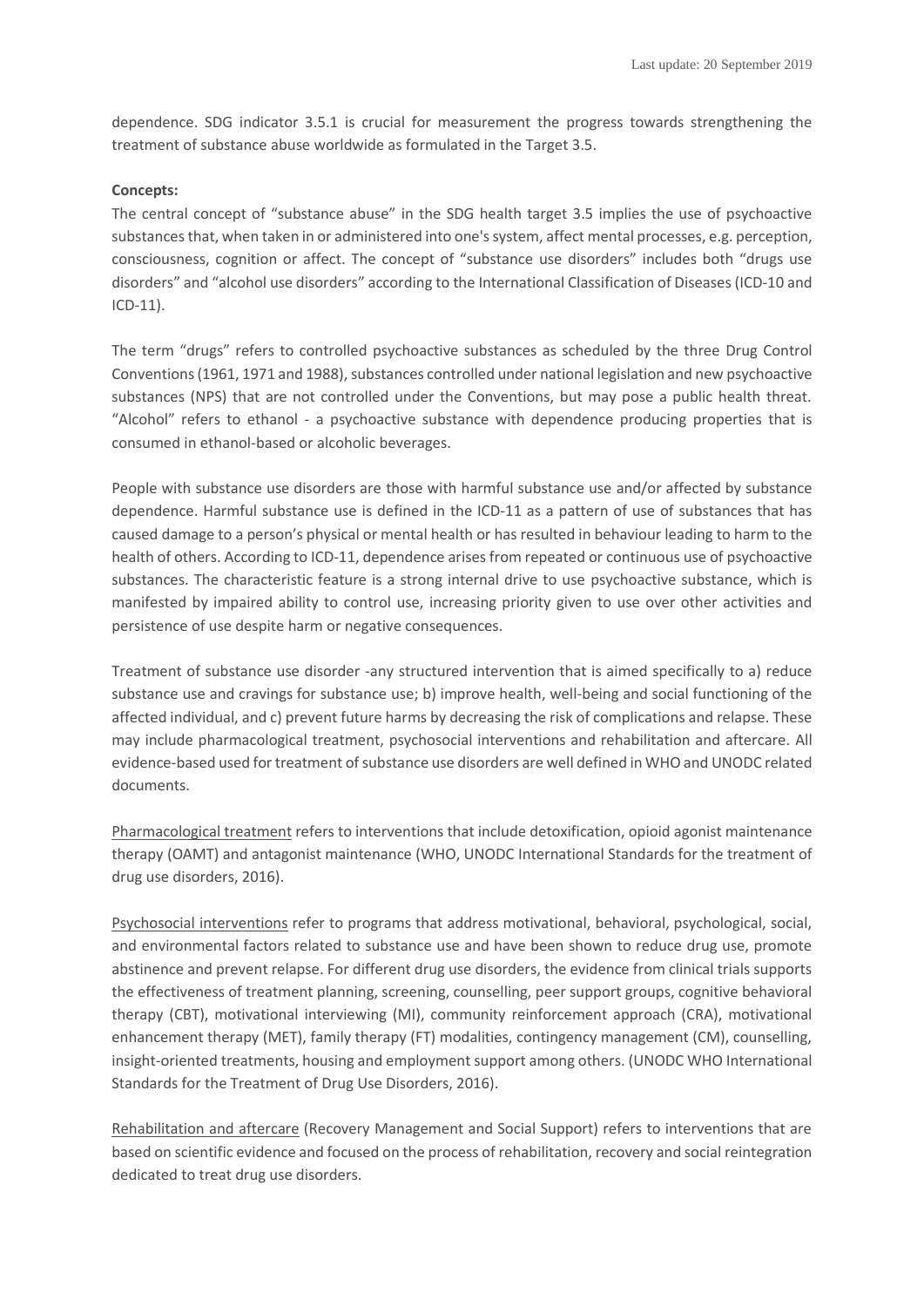#### **Comments and limitations:**

The two main challenges in terms of computing the SDG 3.5.1 indicator are the limited availability of household surveys on substance use and the under-reporting of use among survey respondents. Data reported from household surveys are one of the sources of information on of the number of people with substance use disorders. There are issues of under-reporting for certain psychoactive substances, in countries where stigma is associated to substance use and when a considerable proportion of the drug or alcohol using population is institutionalized, homeless or unreachable by population-based surveys. Additionally, being a relatively rare event, household surveys on substance use disorders require a large sample and can be costly. In order to address these issues, additional approaches (e.g. scale up methods) are increasingly used in household surveys to address undercount issues. These can be used in conjunction with special studies and/or additional information, in order to obtain reasonable estimates via indirect methods, such as benchmark/multiplier or capture-recapture methods.

An additional step in data validation and country capacity building for monitoring treatment coverage for substance use disorders will be implemented during the next couple of years for in-depth data generation in a sample of countries from different regions and representing different levels of health system development. A rapid assessment tool for in-depth data generation is in the process of development by WHO.

The indicator stresses on type, availability and coverage of services but does not necessarily provide information on the actual quality of the interventions/services provided. To address this, at national level, the proposed treatment indicator will be accompanied with contextual information on availability coverage, i.e. treatment capacity for substance use disorders to provide additional information for interpretation of the contact coverage data.

### Methodology

### **Computation Method:**

The indicator will be computed by dividing the number of people receiving treatment services at least once in a year by the total number of people with substance use disorders in the same year:

> $\mathit{Coverage}_{\mathit{SUB}} =$ number of people in treatment for SUD  $\frac{1}{\text{number of people with SUD}}$   $X$  100

Where: SUD – Substance use disorders

Disaggregation:

Given the policy importance, the indicator will be disaggregated to provide data for drugs and alcohol. Depending on data availability, it will be additionally disaggregated by following:

- by treatment interventions (pharmacological, psychosocial, rehabilitation and aftercare)
- by sex
- by age groups

In relation to drug use disorders, the following types of drugs should be considered:

• cannabis (including herb and resin)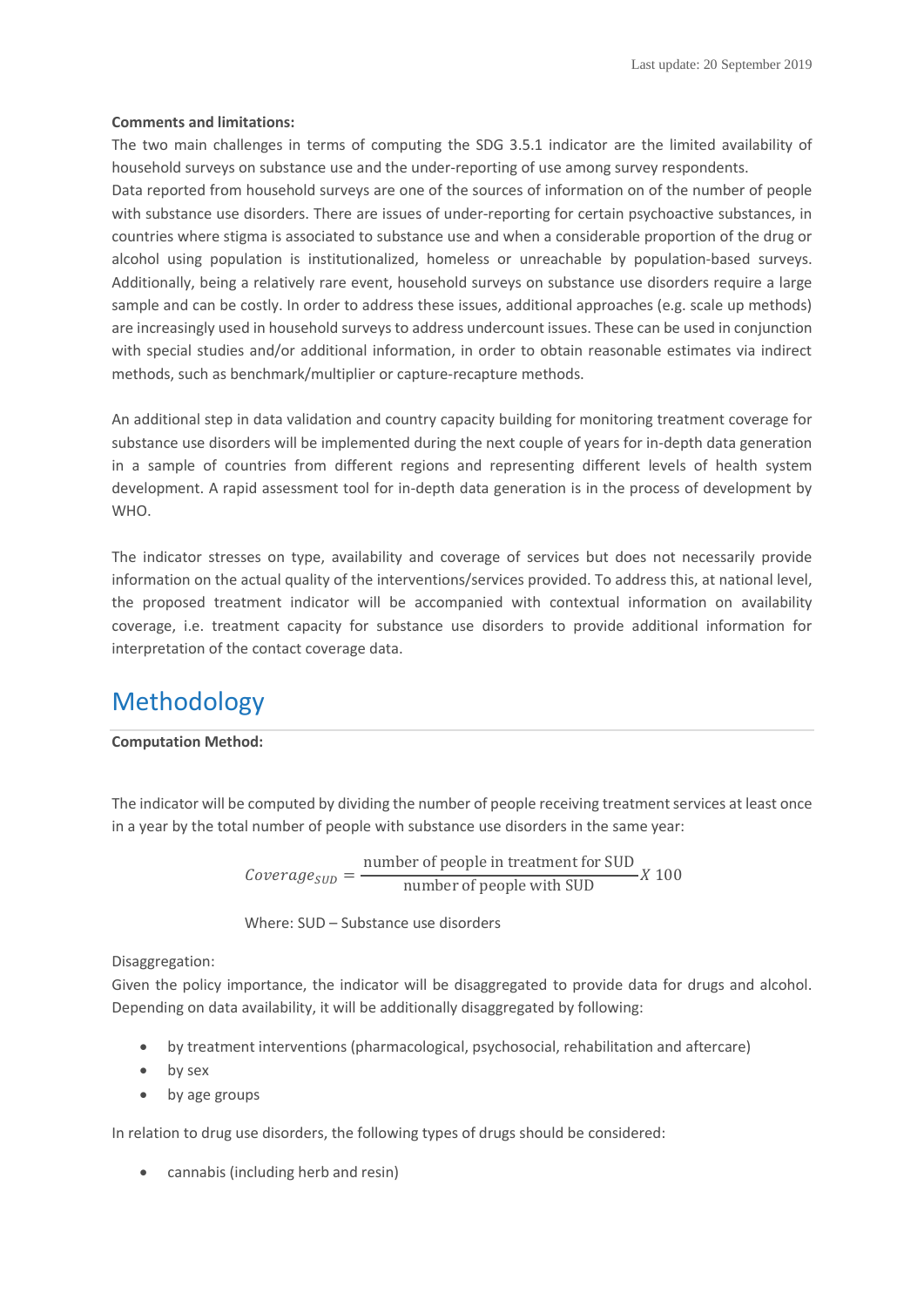- opioids (opium, heroin, medicinal products containing opioids and other opioids)),
- cocaine type,
- amphetamines (amphetamine, methamphetamine, medicinal products containing ATS),
- ecstasy-type substances,
- sedatives and tranquilizers,
- hallucinogens
- solvents and inhalants
- NPS

### **Treatment of missing values:**

### **At country level**

For drug use disorder, data will be provided for countries where information is available for both numerator and denominator. No data estimates will be done at the national level.

For alcohol, when information on service utilization is missing in a country, several approaches will be used to produce estimates based on all available pieces of contextual service capacity data in the country and regionally. Link to be established between service availability and service utilization to get rough understanding on number of people who might be using services for countries where no direct information on number of people using services is available at all.

### **At regional and global level**

Sub-regional and regional aggregates are produced when enough data at the country level are available (a minimum number of countries and a minimum percentage of population coverage). When data are available, sub-regional estimates are created first and then aggregated at regional level. The global level is computed as aggregation of regional estimates.

### **Sources of discrepancies:**

Given the heterogeneity of national data collection systems, there is potential for discrepancies related either to the differences in recording the number of people in treatment and for people with substance use disorders. For this purpose, the ARQ has recently been improved to allow for countries to specify the nature of the data reported and to enable UNODC to assess the accuracy and comparability of data.

Apart from evaluating the consistency of data and addressing data discrepancies by using additional sources, UNODC is in continuous communication and discusses technical issues with reporting countries in order to minimize discrepancies and inconsistency of data.

### **Methods and guidance available to countries for the compilation of the data at the national level:**

UNODC has published a series of methodological guidelines on several issues related to the drug problem, entitled "Global Assessment Program (GAP)". These guidelines consist of 8 modules, covering different aspects of monitoring the drug situation including setting up drug information systems, estimating drug prevalence using indirect methods, setting up treatment monitoring and reporting systems, etc. The modules can be found at[: https://www.unodc.org/unodc/en/GAP/.](https://www.unodc.org/unodc/en/GAP/) It is planned to update these guidelines in the near future.

As part of the ARQ review process, UNODC is planning to enhance its capacity building tools by complementing regional and national capacity building activities with: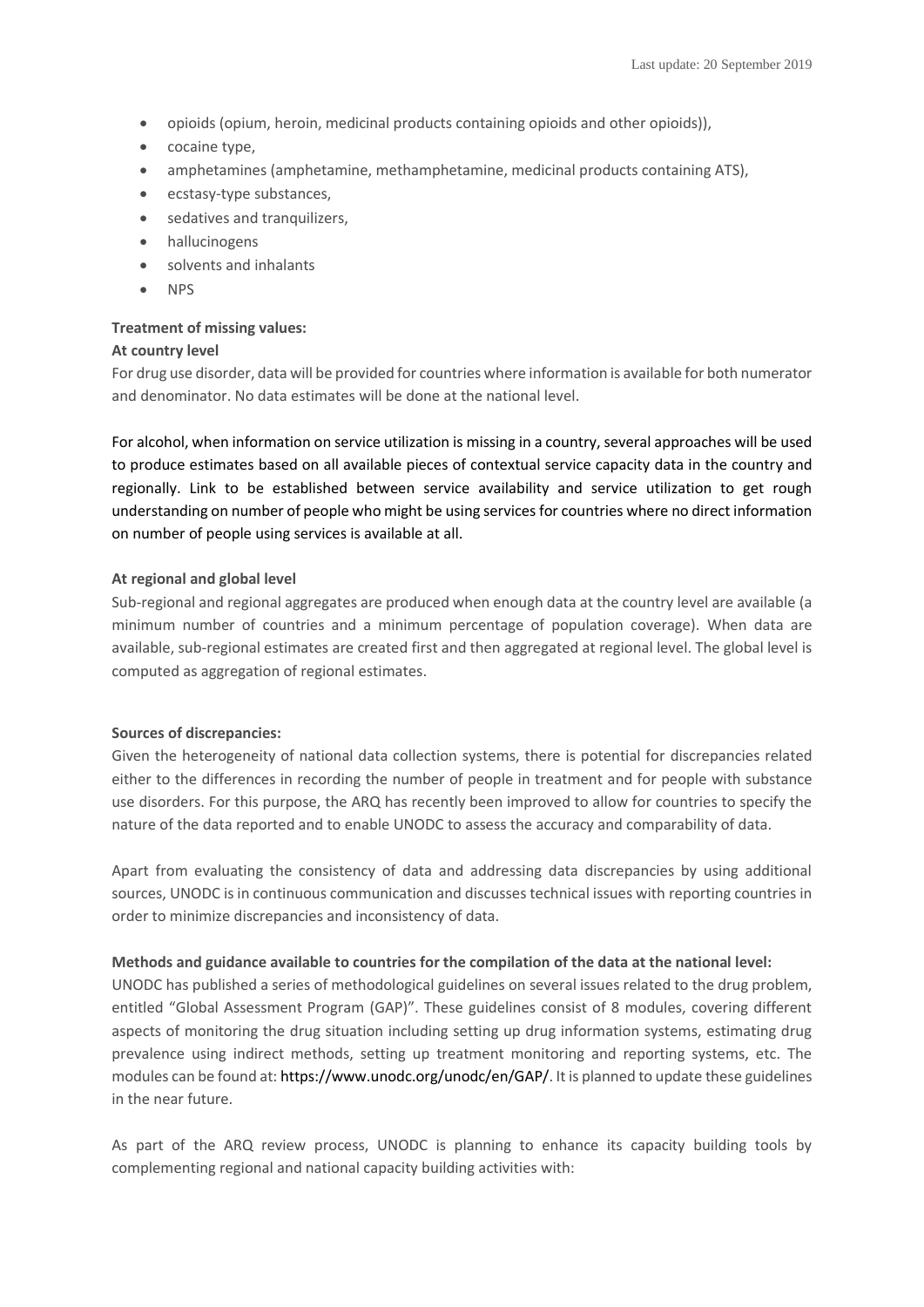- E-learning training modules with incorporated training curricula
- Creating methodological guidelines and tools on drug-related issues, including drug use disorders and treatment
- promoting national coordination mechanisms on drugs data, including national drug observatories

WHO has published series of documents on alcohol monitoring in populations (e.g. International Guide for Monitoring Alcohol Consumption and Related Harm), and established a [Global Information System on](https://www.who.int/substance_abuse/activities/gisah/en/)  [Alcohol and Health \(GISAH\)](https://www.who.int/substance_abuse/activities/gisah/en/) that provides easy and rapid access to a wide range of alcohol-related health indicators. It is an essential tool for assessing and monitoring the health situation and trends related to alcohol consumption, alcohol-related harm, and policy responses in countries. GISAH is a further development of the Global Alcohol Database which has been built since 1997 by the WHO Department of Mental Health and Substance Abuse. The main purpose of GISAH is to serve WHO Member States and governmental and nongovernmental organizations by making alcohol-related health data available. These data can help to analyse the state of the health situation related to alcohol in a country, a WHO region or sub-region, or the world. [The Indicator Code Book](https://www.who.int/substance_abuse/activities/gisah_indicatorbook.pdf?ua=1) has been prepared to assist countries in collecting the data.

### **Quality assurance**

At UNODC, quality assurance measures are in place to collect, process and disseminate statistical data. They build on the 'Principles governing international statistical activities' and regulate the collection, processing, publication and dissemination of data.

All data for SDG indicators as compiled by the Office are sent to countries (through the relevant national focal points) for their review before statistical data are officially released by UNODC. When countries provide feedback/comments on the data, a technical discussion is conducted to identify a common position.

At WHO quality assurance measures are in place for producing the health statistics that include the main indicators on alcohol consumption and its health consequences. WHO Technical Advisory Group on Alcohol and Drug Epidemiology provides technical advice and input to WHO activities on monitoring alcohol consumption and treatment capacity for substance use disorders in its Member States.

Data compilation is to be performed centrally by WHO and UNODC based on data collected from countries that later will be validated through official focal points.

## Data Sources

The sources include:

- Household surveys
- Surveys among people using substances using for instance respondent driven sampling
- Indirect methods such as capture/recapture or multiplier benchmark method

Surveys should be nationally representative, with a sample size sufficiently large to capture relevant events and compute needed disaggregation, and they should be based on a solid sample design. The use of indirect questions for network scale-up methods in household surveys is encouraged.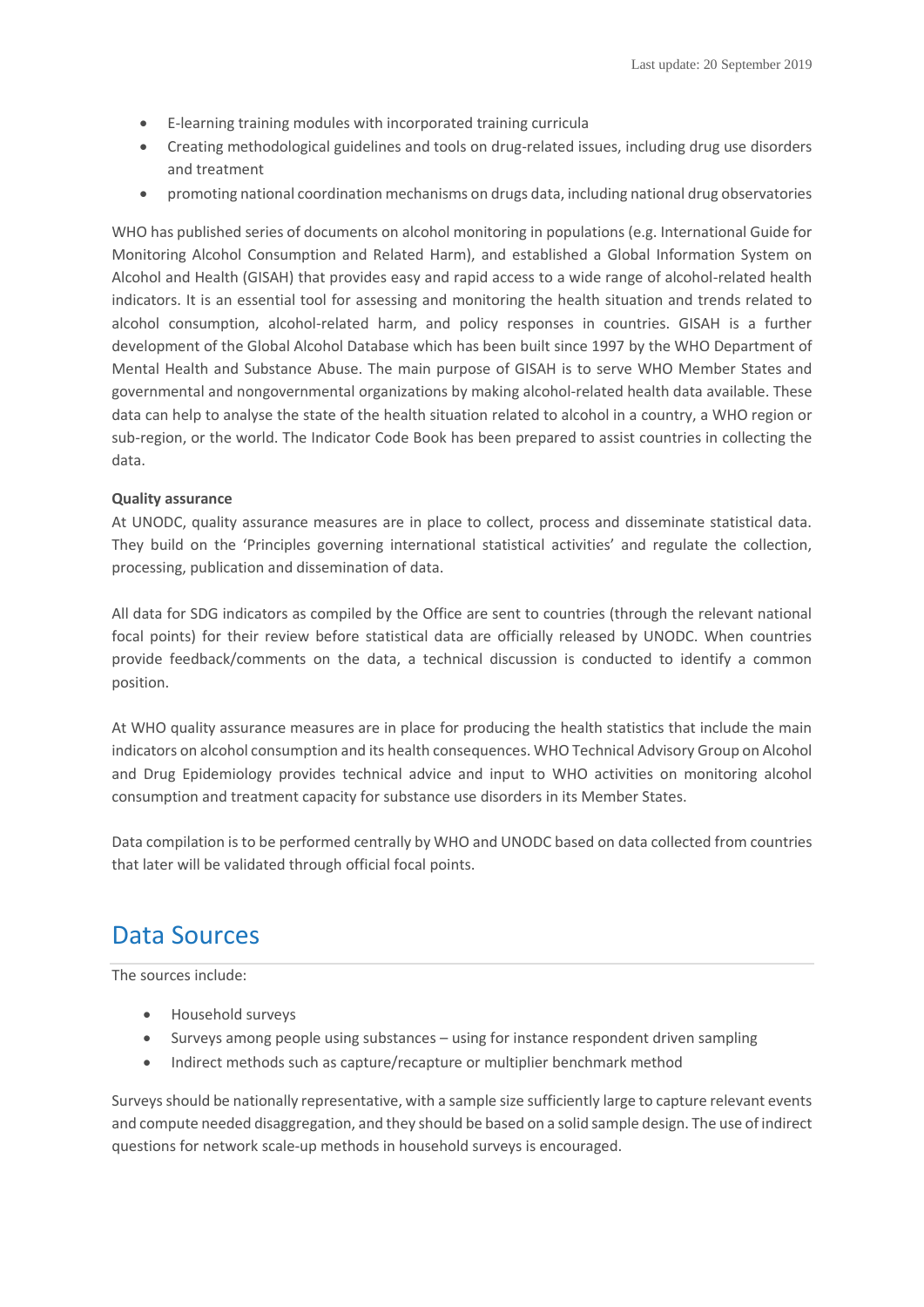Treatment registries are the main source of data for the number of people receiving treatment. They should cover the entire national territory and be linked to all relevant agencies providing treatment services.

To estimate the number of people with alcohol use disorders, preferred data sources are population-based surveys targeting the adult population (15+ years). International surveys such as WHS, STEPS, GENACIS, and ECAS represent good practices.

### **Collection process:**

WHO and UNODC will use existing data collections to gather available statistics from member states:

- UNODC Annual Report Questionnaire ;
- WHO Global Survey on Progress on SDG Health Target 3.5;

### **Drugs:**

- Data on people with drug use disorders and the number of people in treatment are collected through a standardised questionnaire sent to countries, the Annual Report Questionnaire (ARQ). This questionnaire provides specific definitions of data to be collected and it collects a set of metadata to identify possible discrepancies from standard definitions and to assess overall data quality (e.g. sample size, target population, agency responsible for the data collection, etc.). At the national level, countries are required to have standardized treatment reporting system.
- A revised ARQ will be used from 2021 onwards. Data on drug use disorders and treatment, with the relevant disaggregations will continue to be collected through this tool.
- Countries will be requested to nominate national focal points to ensure technical supervision at country level
- Automated and substantive validation procedures are in place to assess data consistency and compliance with standards
- When data from national official sources are missing or not complying with methodological standards, data from other sources are also considered and processed by using the same quality assurance procedures.

### **Alcohol and other substances:**

- In the periodical WHO Global Surveys on Alcohol and Health, alcohol focal points officially nominated by the Ministry of Health provide data or links or contacts through which the data can be accessed.
- These focal points provide national government statistics.
- In addition, data are accessed from country-specific industry data sources in the public domain and other databases as well as systematic literature reviews.
- WHO global surveillance activities generate population-based country data used for estimation of the number of people with substance use disorders in populations (such as World Mental Health Survey and STEPS surveys)
- Data on service utilization and contextual information are being collected by WHO Global Survey on SDG 3.5 that has been previously piloted and through specific activities such as service mapping surveys implemented in collaboration with UNOD
- The collected, collated and analysed data is included in the process of country consultations.

After the validation process, the data will be sent to national focal points for their review before publication.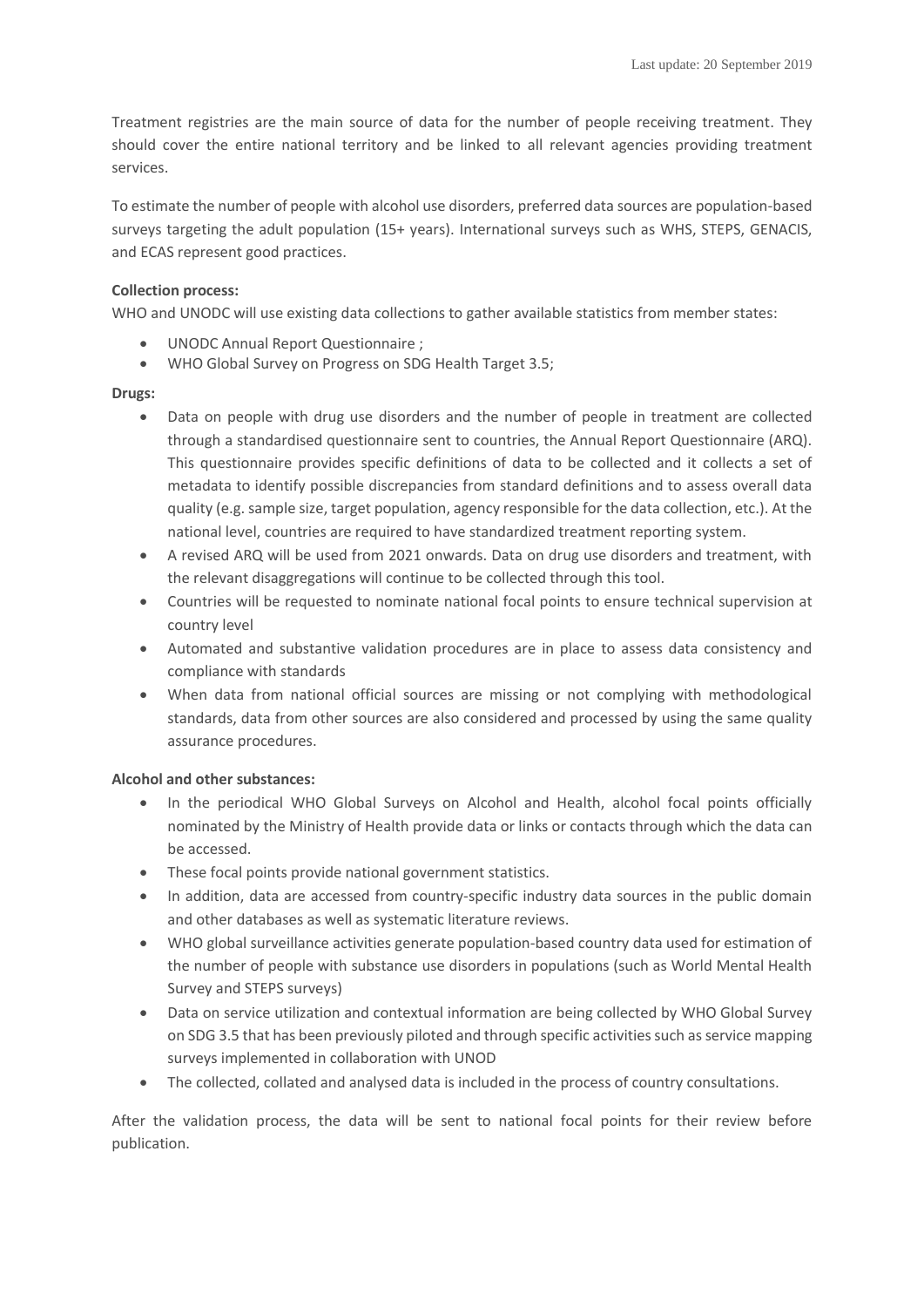# Data Availability

### **Description:**

During the reporting period 2013-2017, 62 countries have provided data on drug use disorders and 98 countries provided data on drug treatment. The availability and accuracy of data on the number of people with drug use disorders and people in treatment for the use of drugs is gradually increasing.

For the number of alcohol use disorders data are currently available for 188 Member States (for 2016) and validated through the process of country consultation. Data are regularly updated and presented through WHO Global Health Observatory. For utilization of treatment by people with alcohol use disorders, data are currently available for at least 30 countries and further data collection is ongoing

For contextual information on treatment services, WHO has collected data from more than 85 countries; data collection for other is ongoing and to be accomplished till the end of 2019.

### Time series:

During 2013-2017, 34 countries have provided at least two datapoints for both numerator and denominator necessary for the calculation of the SDG indicator on drug use disorders. With the improved ARQ, it is expected that the number of responses and quality of data reported will increase after 2021. For the alcohol, data on denominator are available for a long period since establishment of GISAH in 1997 and the indicator has been tentatively calculated for at least 30 countries in 2019, with contextual information available for 85.

### Calendar

### **Data collection:**

Countries are encouraged to conduct general population surveys on substance use regularly, but at least every four-five years. Also, countries are encouraged to use less costly alternatives to estimate the number of people with substance use disorders and service utilization, taking advantage of the availability of administrative data through the use of indirect estimation methods. Collection of data from countries is planned on annual or biannual basis.

### **Data release:**

Data on relevant SDG indicators are collected, compiled and sent back to countries for data review annually. Data are then reported to UNSD through the regular reporting channels annually.

## Data providers

Drug use disorders data are collected through national focal points. Data providers vary by country and they can be institutions such as Drug Control Agencies, National Drug Observatories, Ministries of Health and/or National Statistical Offices.

## Data compilers

Data will be compiled by the co-custodians for this indicator (UNODC and WHO).